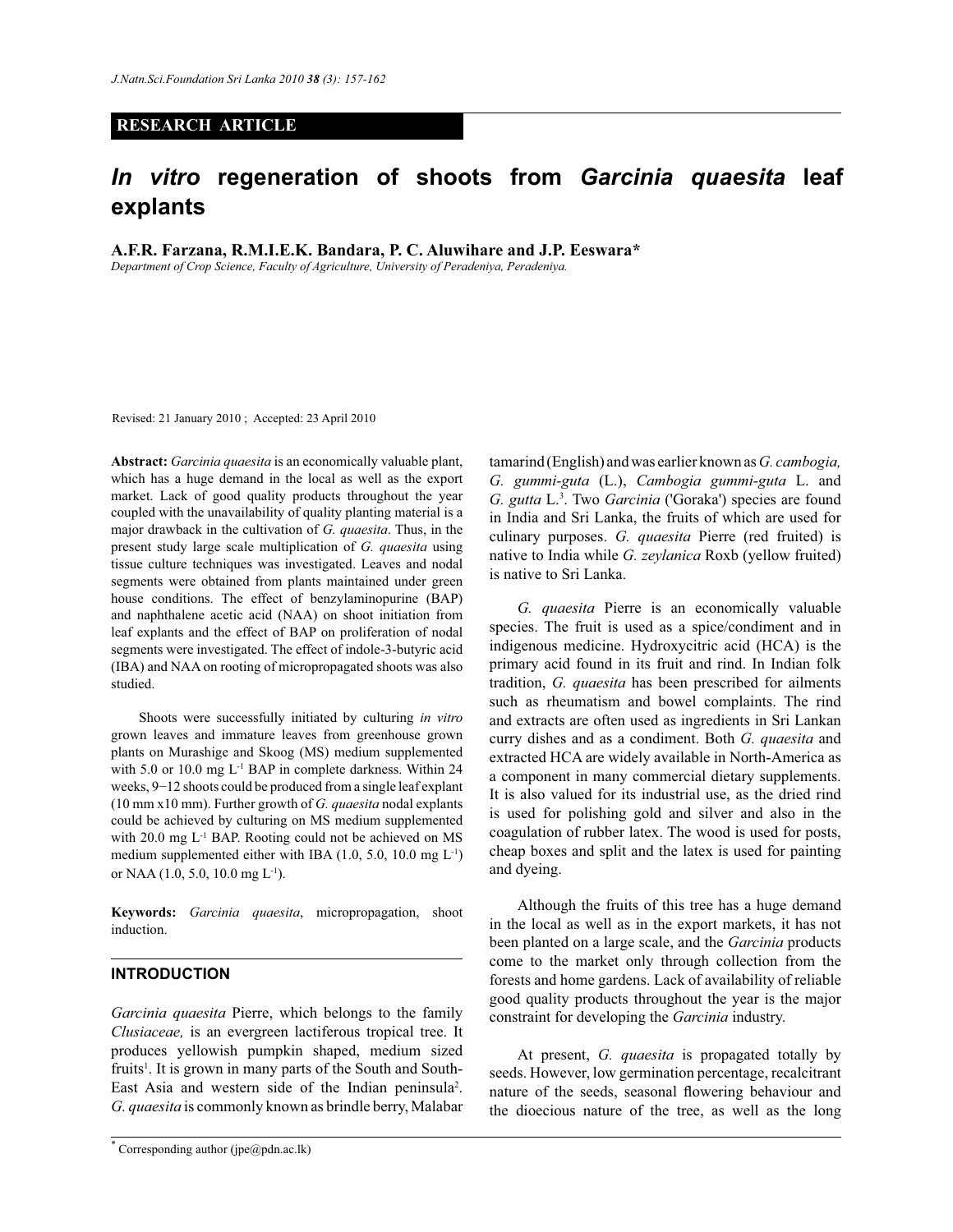juvenile period of the seedling plants limit propagation by seeds. Conventional vegetative propagation methods such as budding, grafting and layering have been tried for *G. quaesita*. However, the use of conventional methods in improving desired quality characters and in mass propagation is both time and labour consuming. The culture of isolated plant cells, tissues and organs in a sterile environment is a potentially useful tool in horticultural investigations. Rapid clonal multiplication of desired plant types is one of many applications of plant tissue culture which can also act as a tool for quality enhancement. Therefore, micropropagation techniques can be used to overcome the above-mentioned problems in the propagation and quality improvement of *Garcinia*.

 Although there is no evidence of successful studies on micropropagation of *G. quaesita*, techniques have been developed for closely related species such as Mangosteen (*G. mangostana* L.)<sup>4-8</sup> and *G. indica*<sup>9,10</sup>. Regeneration of *G. mangostana* by culturing leaves has been achieved on woody plant medium enriched with 20.0 µM BAP<sup>5</sup> . Moreover, leaves from field-grown seedlings produced an average of 45 shoot buds per leaf after 50 days of culture<sup>5</sup>, compared with 8 shoot buds per leaf from *in vitro* shoots. Furthermore, 5.0 mg L-1 of BAP was reported as the optimal level for shoot bud development from *G. mangostana* seedling leaf explants<sup>5</sup>. At concentrations above  $5.0 \text{ mg L}$ <sup>1</sup> BAP, shoot buds produced were clustered and stunted.

 Taking all these into consideration, the production of clonal plants of *G. quesita via* axillary shoot formation using nodal explants and direct and indirect shoot bud regeneration using leaf cultures was investigated. In preliminary studies nodal explants collected from field grown elite trees were used<sup>11</sup>. However, cultures could not be established successfully due to very high microbial growth. Therefore, it was decided to develop the technique first using explants collected from *in vitro* and greenhouse grown seedlings.

 Furthermore, in the preliminary studies the combined effect of Benzylaminopurine (BAP)  $(0.0 - 5.0 \text{ mg L}^{-1})$ and Naptheline acetic acid (NAA) or Indole-3-butyric acid (IBA)  $(0.0 - 1.0 \text{ mg L}^{-1})$  on callus initiation from *G. quaesita* leaf explants was investigated and a higher percentage (80%) of good calli production was observed in the Murashige & Skoog (MS) medium supplemented with  $1.0 \text{ mg L}$ <sup>1</sup> BAP and  $0.5 \text{ mg L}$ <sup>1</sup> NAA<sup>11,12</sup>.

 Thus, in the present study shoot bud regeneration from leaf explants and multiplication of nodal segments were investigated. Explants were obtained from both supplemented with different levels of BAP**.**

*in vitro* and greenhouse grown plants and cultured on MS medium supplemented with different levels of BAP and a combination of BAP and NAA. Shoot proliferation from nodal explants was investigated on MS medium

# **METHODS AND MATERIALS**

*Source of explants*: Shoot bud regeneration from leaf and nodal explants was investigated separately on leaves obtained from the shoots of *in vitro* grown seedlings and greenhouse grown (*in vivo*), 2-3 year-old seedlings.

*Sterilization*: Leaves and nodal segments from *in vitro* grown seedlings were sterilized by shaking with 5.0 % bleach (Clorox, FFM Marketing) for 5 min followed by rinsing thrice with sterile distilled water.

 Leaves taken from greenhouse grown plants were rinsed thoroughly with liquid soap (Teepol, Lankem) several times followed by final rinsing in tap water. The leaves were dipped in a 0.1% Ridomil solution for 2 h and brought into the lamina flow cabinet. It was then sterilized by shaking with 10.0% bleach (sodium hypochlorite) for 10 min with 2-3 drops of a surfactant (Tween 20-Polyoxyethelene sorbitan monolaurate) followed by rinsing with sterile water and again shaking with 10.0% bleach alone for 10 min. Then the leaves were thoroughly washed thrice with sterile distilled water and dipped in 0.2 % streptomycin for 1 h.

 Nodal segments obtained from the greenhouse grown plants were also sterilized by using the same procedure for leaf explants. However, the contamination rate was high. Therefore, it was decided to shake nodal segments in 0.5 %  $HgCl<sub>2</sub>$  for 3 min before dipping in streptomycin for 1 h to reduce contamination.

*Shoot bud regeneration from leaf explants of G. quaesita*: Approximately 1 cm<sup>2</sup> sized pieces of the leaf lamina were excised from the leaves, with each piece including a portion of the main vein. They were placed on MS medium<sup>13</sup> supplemented with 3 different levels of BAP  $(2.0, 5.0, 10.0 \text{ mg L}^{-1})$  and  $1.0 \text{ mg L}^{-1}$  BAP combined with  $0.5$  mg  $L<sup>-1</sup>$  NAA.

 Leaves were placed in such a way, that the abaxial side (underside) of the leaf explant could touch the medium. The cultures were incubated at 25ºC, under complete darkness and subcultured after 8 wks to the same media. Visual observations were made weekly and the formation of shoots or callus was recorded at the time of subculturing. For the analysis of data, level of callus formation was recorded using a scale of 0-3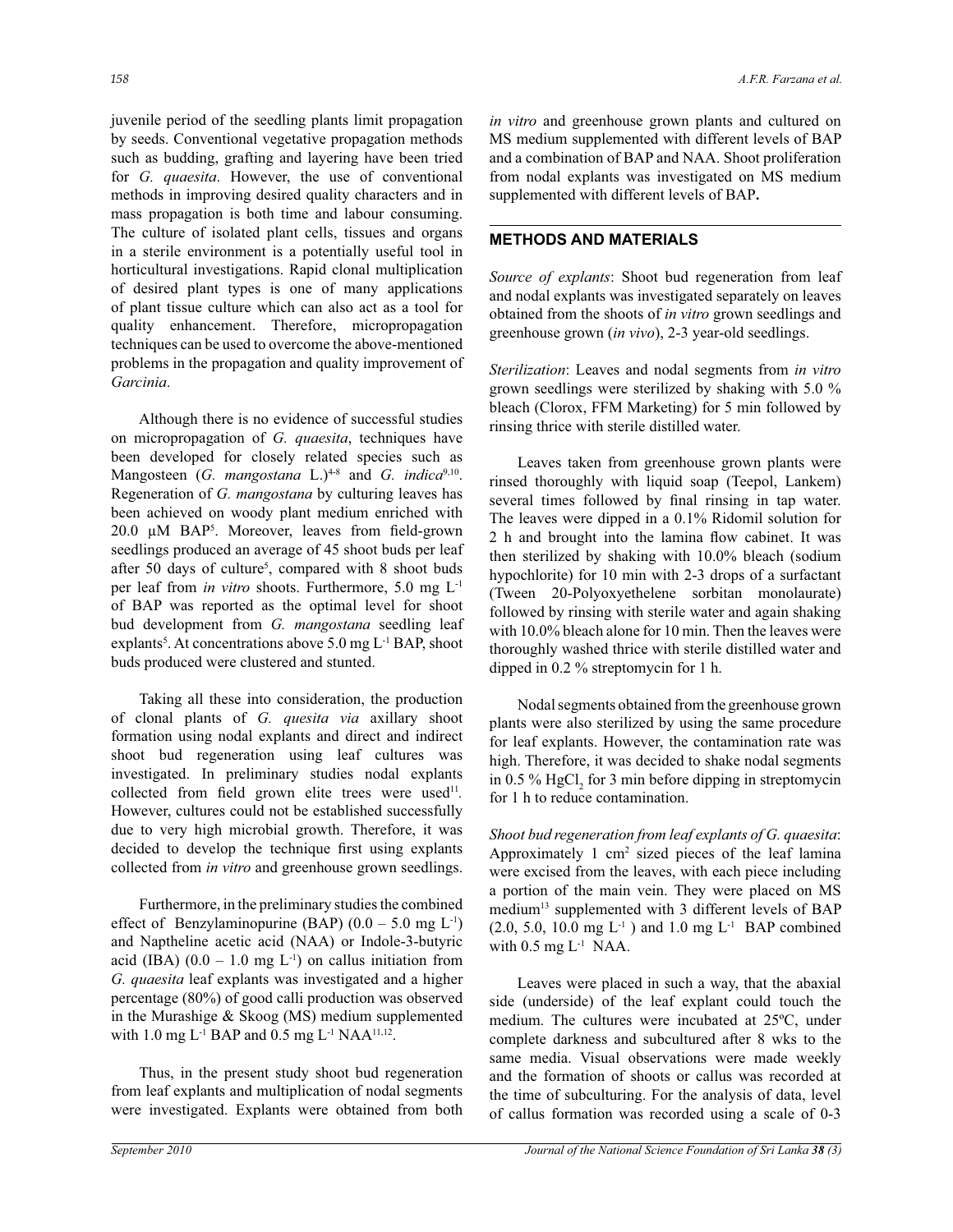(0: no response, 1: callus just detected, 2: medium callus formation, 3: high callus formation). The callus initiated was isolated and transferred to MS medium containing 5.0 mg  $L<sup>-1</sup>$  BAP for shoot regeneration.

Once the shoots were differentiated into stem and bud/leaf, they were gradually transferred to light and continuously incubated under light (16/8 h at 1000 lux) at  $25 \pm 1$ °C.

*Shoot proliferation of G. quaesita from nodal explants*: Nodal segments were isolated from the sterilized shoots and were cultured upright on MS medium supplemented with 5.0, 10.0 and 20.0 mg  $L^{-1}$  BAP separately.

 The cultures were incubated at 16 h/8 h light/dark, 1000 lux at 25+1˚C and formation of shoots was recorded at weekly intervals. These cultures were subcultured at 8 wk intervals to the same medium.

*Effect of NAA, IBA and sucrose on rooting of micropropagated plantlets*: The production of roots in shoots obtained from leaf explants and nodal segments was examined on MS and half MS medium supplemented with sucrose at different concentrations (3% and 5%) with 3 different levels  $(1.0, 5.0, 10.0 \text{ mg } L^{-1})$  of IBA or NAA.

*Data analysis*: In each experiment, each treatment consisted of 25 culture tubes and was replicated thrice. Results of callus production were analyzed using Kruskal-Wallis and Friedmann Tests in Minitab 14 statistical package. Shoot production values, response and survival rates were analyzed using ANOVA and CATMOD procedures in SAS 9.1 statistical package.

#### **RESULTS**

### **Shoot bud regeneration from leaf explants of**  *G. quaesita*

Irrespective of the origin (*in vitro*/greenhouse) and the maturity of the explant, MS medium supplemented with 1.0 mgL-1 BAP and 0.5 mgL-1 NAA produced significantly  $(\alpha=0.05)$  more calli compared to the rest of the media compositions (Table 1). Furthermore, immature leaf explants obtained from greenhouse grown seedlings and *in vitro* seedlings produced more calli  $(\alpha=0.05)$  compared to the mature leaves on this medium. *In vit*ro grown leaves produced no calli on the medium supplemented with  $10$  mg  $L^{-1}$  BAP.

 Direct shoot bud regeneration from *in vitro* grown and immature leaf explants was observed on MS medium supplemented with 5.0 and 10.0 mg  $L^{-1}$  BAP

Table 1: Effect of growth regulator concentration, origin and maturity of the tissues on callusing and shoot bud regeneration from leaf explants of *G. quaesita* at 24 weeks after culturing

|                                    |                                                  | Initiation of callus                    |                                                     | Shoot bud regeneration                  |                                                    |
|------------------------------------|--------------------------------------------------|-----------------------------------------|-----------------------------------------------------|-----------------------------------------|----------------------------------------------------|
| Type of leaves                     | Growth regulator<br>concentration<br>$mg L^{-1}$ | Average score<br>(out of $3$ ) $\pm$ SE | Percentage of<br>explants producing<br>calli $(\%)$ | Average number of<br>shoots per explant | Percentage of<br>explants producing<br>shoots buds |
| In vitro leaves                    | $1$ BAP +<br>0.5NAA                              | $2.44 \pm 0.86$                         | 90.00                                               | 0.00                                    | 0.00                                               |
|                                    | 2 BAP                                            | $1.07 \pm 0.27$                         | 74.00                                               | 0.00                                    | 0.00                                               |
|                                    | 5 BAP                                            | $1.00 \pm 0.00$                         | 53.00                                               | $6.50 \pm 1.50$                         | 14.00                                              |
|                                    | 10 BAP                                           | 0.00                                    | 0.00                                                | $9.00 \pm 2.50$                         | 30.00                                              |
| Mature leaves<br>from greenhouse   | $1$ BAP +<br>0.5NAA                              | $1.33 \pm 0.52$                         | 55.00                                               | 0.00                                    | 0.00                                               |
| plants                             | 2 BAP                                            | 0.00                                    | 0.00                                                | 0.00                                    | 0.00                                               |
|                                    | 5 BAP                                            | $1.00 \pm 0.12$                         | 25.00                                               | 0.00                                    | 0.00                                               |
|                                    | <b>10 BAP</b>                                    | $2.00 \pm 0.25$                         | 22.00                                               | 0.00                                    | 0.00                                               |
| Immature leaves<br>from greenhouse | $1$ BAP +<br>0.5NAA                              | $2.51 \pm 0.75$                         | 100.00                                              | 0.00                                    | 0.00                                               |
| plants                             | 2 BAP                                            | $1.17 \pm 0.39$                         | 80.00                                               | 0.00                                    | 0.00                                               |
|                                    | 5 BAP                                            | $1.50 \pm 0.50$                         | 40.00                                               | $8.00 \pm 2.50$                         | 30.00                                              |
|                                    | <b>10 BAP</b>                                    | $1.00 \pm 0.00$                         | 20.00                                               | $12.17 \pm 5.50$                        | 70.00                                              |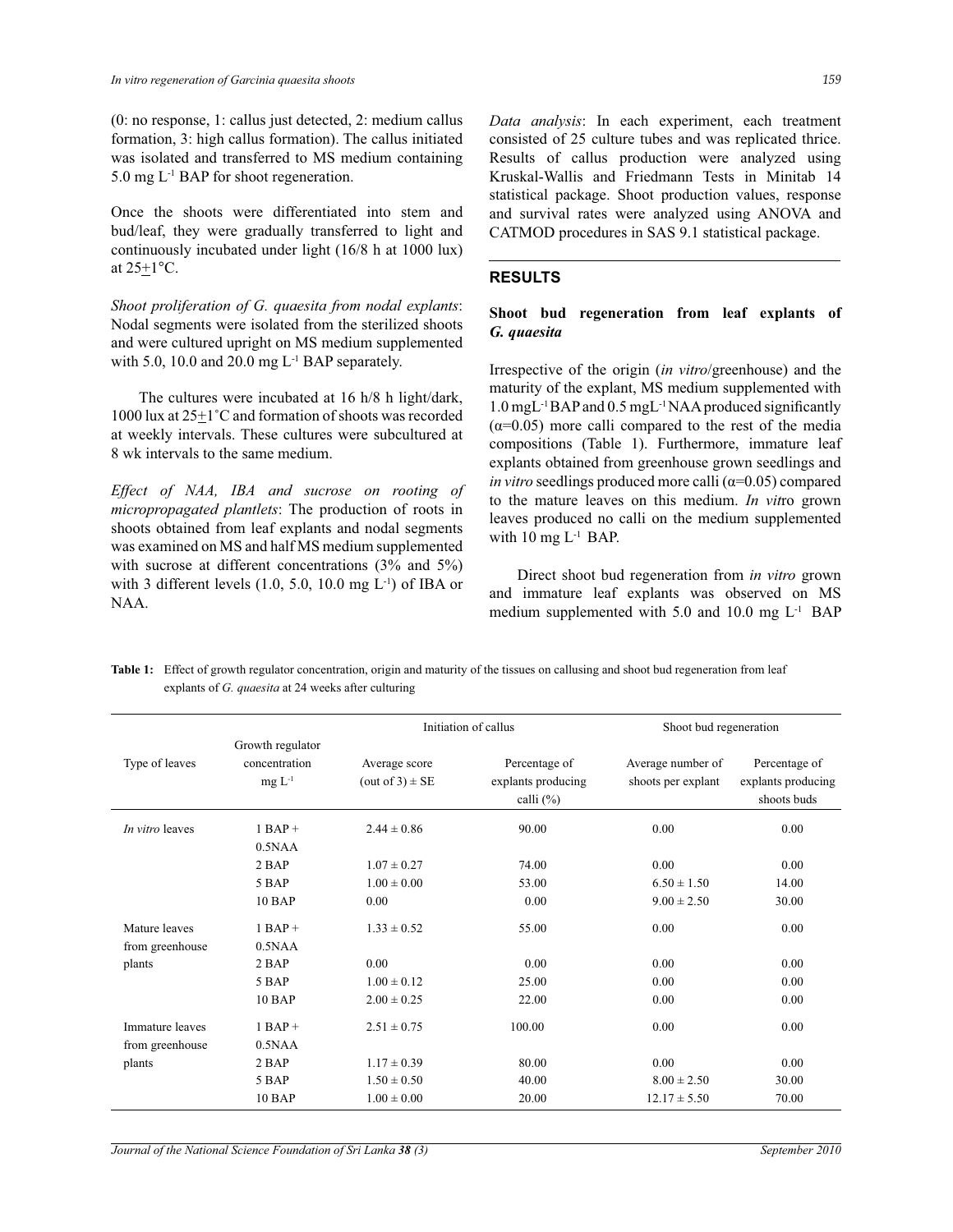| <b>BAP</b>                    | Average no. of new shoots per explant | Percentage      |                 |                                  |
|-------------------------------|---------------------------------------|-----------------|-----------------|----------------------------------|
| concentration<br>$mg L-1 BAP$ | After 8 weeks                         | After 16 weeks  | After 24 weeks  | of explants<br>responded $(\% )$ |
| 5.00                          | $0.00 \pm 0.00$                       | $1.00 \pm 0.00$ | $1.00 \pm 0.00$ | 12.50                            |
| 10.00                         | $1.00 \pm 0.00$                       | $1.00 \pm 0.00$ | $1.00 \pm 0.00$ | 36.00                            |
| 20.00                         | $1.00 \pm 0.00$                       | $1.00 \pm 0.00$ | $1.75 \pm 0.50$ | 78.00                            |

**Table 2:** Shoot proliferation from *in vitro* nodal segments of *G. quaesita* on MS medium supplemented with different BAP concentrations

[Figure 1(i)]. Furthermore, the average number (9−12) of shoot buds produced on the medium supplemented with 10.0 mg L<sup>-1</sup> BAP was significantly higher ( $\alpha$ =0.05) than that (6–8) of the medium supplemented with 5.0 mg  $L^{-1}$ BAP (Table 1). The media supplemented with 2.0 mg  $L^{-1}$ BAP and 1.0 mg L<sup>-1</sup> BAP+ 0.5 mg L<sup>-1</sup> NAA did not produce any shoot buds even 48 weeks (results are given only for 24 weeks) after culturing of leaf explants. The mature leaf explants produced only callus but there was no shoot bud regeneration (Table 1).

 The initiated calli, transferred to the MS medium supplemented with 5.0 mg L<sup>-1</sup> BAP also produced shoots [Figure  $1(v)$ ] showing the possibility of indirect organogenesis of *G. quesita*, which will be useful in crop improvement programmes.

#### **Shoot proliferation from nodal explants of** *G. quaesita*

Shoot elongation and proliferation from *in vitro* nodal explants were observed on 20.0 mg L-1 BAP supplemented medium and they produced an average of  $1.75 \pm 0.50$ shoots per explant. These results were observed from 78 % of the total cultures after 24 weeks (Table 2).

 In agreement with the results observed for nodal explants obtained from *in vitro* seedlings, the highest percentage of shoot development in nodal explants obtained from greenhouse grown plants (*in vivo* seedlings) was also observed in the medium supplemented with  $20.0$  mg  $L<sup>-1</sup>$  BAP (results not given). However, nodal segments obtained from greenhouse grown plants showed a very high contamination rate even 16 weeks after establishment. Thus, it was very difficult to establish nodal cultures from the explants taken from greenhouse grown plants.

#### **Effect of NAA, IBA and sucrose on rooting**

None of the micropropagated shoots produced any roots either on full or half strength MS medium supplemented either with NAA (1.0, 5.0, 10.0 mg L<sup>-1</sup>) or IBA (1.0, 5.0, 10.0 mg  $L^{-1}$ ) at two different concentrations (3 and 5%) of sucrose.

## **DISCUSSION**

*In vitro* explants are more reliable in preventing plantborne contaminations during *in vitro* studies<sup>14</sup>. Therefore, in the present study leaves and nodes from *in vitro* grown seedlings were utilized. However, the leaf explants taken from the greenhouse grown plants also showed negligible rate of contamination, whereas the survival rate (95%) was not significantly different from explants obtained from *in vitro* grown seedlings (96.67%). In contrast to leaf cultures, the survival rate of the nodal cultures from the *in vitro* explants was higher (100%) than the nodal cultures of greenhouse grown plants. Therefore, use of *in vitro* explants was worthwhile with respect to nodal cultures, where reducing contamination is challenging.

 In the present study a higher average of 12 shoots per leaf explant was obtained after 24 weeks of culture from immature leaves obtained from greenhouse grown seedlings (Table 1) and a lower average of 9 shoots per explant was obtained from *in vitro* leaves (Table 1), which is on par with the results of previous studies<sup>6</sup>. Irrespective of the type of explant used, age plays a critical role in determining the response of *in vitro* cultures*.* Older tissues produce either root forming or non regenerable calli<sup>15</sup>. In agreement with the above observation, the present study also showed that immature and mature leaves performed differently with regard to induction of callus and shoot regeneration. This work showed that the immature leaves were better in shoot bud induction as well as for callus initiation (Table 1). Physiological and ontogenic state of the explant is known to affect the shoot organogenic capacity<sup>5</sup>. Loss of competence of mature explants has been attributed to progressive specialization of the tissue, which reduces the plasticity and capability of the cells to dedifferentiate<sup>16</sup>. The age of leaves obtained even from mature plants had been used successfully<sup>17,18</sup>. Thus, it may be possible that once a suitable sterilization procedure is developed these steps can successfully be applied to young leaves taken from field grown trees. However, the physiological state of the plant from which the explant is taken should be considered.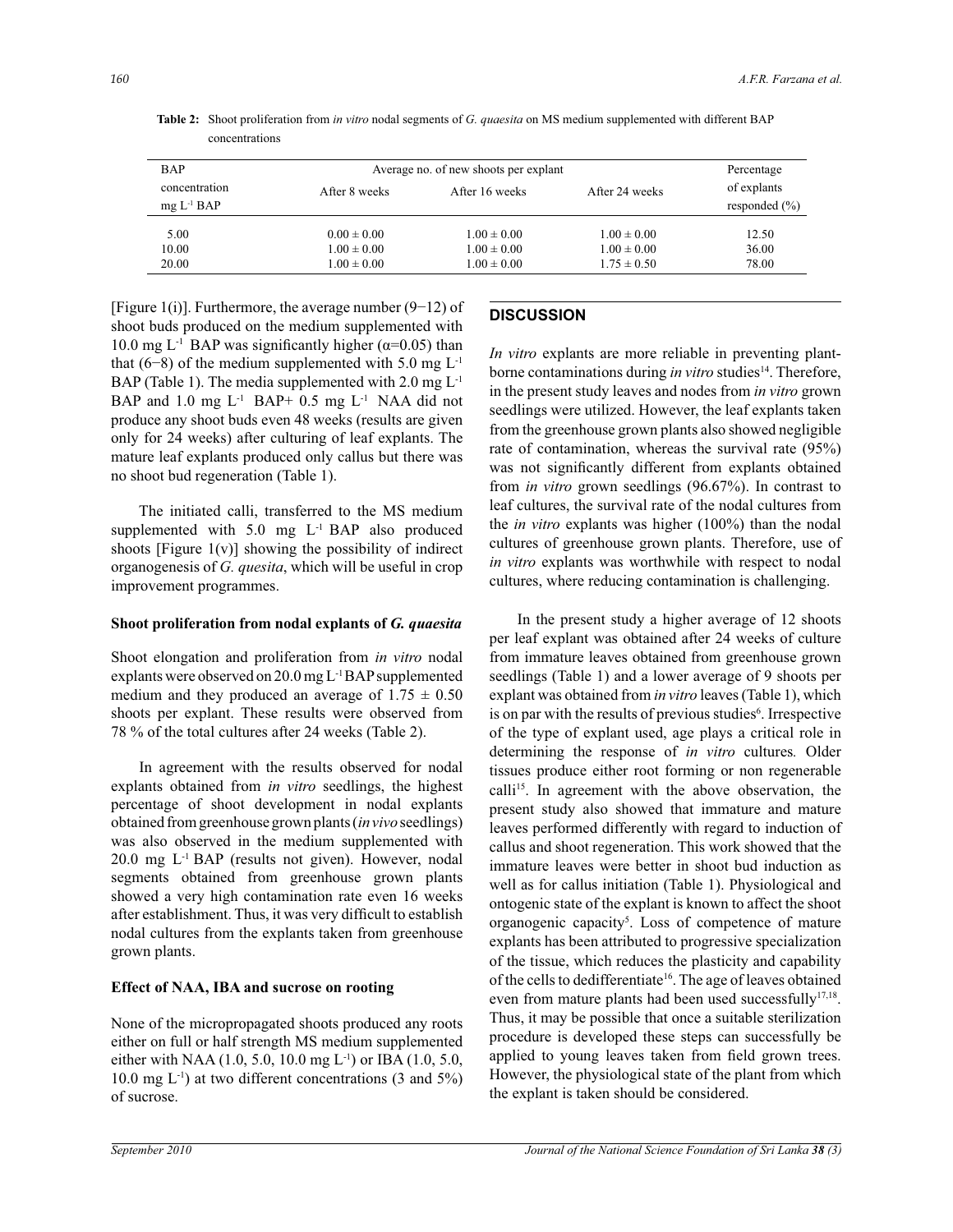

**Figure 1:** In vitro cultures of *G. quaeista* (i) Shoot initiation from leaf explants cultured on MS medium supplemented with  $5(A)$  and  $10(B)$  mg L<sup>-1</sup> BAP, (ii & iii) bud and leaf formation from shoots, (iv) callus initiation from leaf explants cultured on MS medium supplemented with 1 mg L-1 BAP and  $0.5$  mg  $L^{-1}$  NAA (v) shoot formation from calli on MS medium supplemented with 5 mg L-1 BAP (vi) elongation of nodal explant on MS medium supplemented with 20 mg L-1 BAP.

The developmental age of the leaf in comparison to other leaves, and the position of the leaf from where the explants are excised could determine the *in vitro* response. Leaf sections obtained from the basal portions of the youngest leaves are the best for regeneration compared to the sections taken away from the leaf base<sup>17</sup>. *G. quaesita* leaves are linear in shape and there is much variation in the position of the explant from the leaf base. Therefore, in future, this factor too may be considered in reducing variation of performance within the same treatment.

 A wound response in the presence of BAP at the time of culture was found to be essential for shoot bud induction in *G. mangostana* <sup>6</sup>. In contrast, in the present study shoots were formed not only from the cut edges, but also from the surface of the leaf explants [Figure 1(i)].

 Dosage of the cytokinin in the culture medium is known to be critical for shoot regeneration. In many studies, BAP was found to be more potent compared

to other cytokinins in shoot formation<sup>19</sup>. Superiority of BAP for shoot induction may be attributed to the ability of plant tissues to metabolize BAP more readily than other synthetic growth regulators or to the ability of BAP to induce production of natural hormones such as zeatin within the tissue<sup>19</sup>. The effect of BAP in inducing multiple shoots has also been reported in *G. mangostana* 5,7 .

 Shoots from *G. mangostana* leaf explants have been regenerated on a medium supplemented with 20 µM BAP and further growth of regenerated shoots was obtained on a medium containing  $5 \mu M BAP^6$ . This factor can be considered in further studies since in the present study the regenerated shoots were continuously maintained in the same media composition, where the growth rate was very low.

 Incorporation of NAA in the medium has shown a deleterious effect on shoot bud formation and encouraged callus formation in *G. indica* <sup>9</sup> . A similar effect of NAA is also reported in *G. mangostana*<sup>7,8</sup>. On the contrary, a positive effect of NAA in morphogenetic responses of *G. indica* seeds has also been reported<sup>10</sup>. However, in the present study, the results on *G. quaesita* was in agreement with that of a previous study<sup>9</sup> where callus formation was enhanced by addition of NAA to the medium. The variable response of different species to auxin supplemented media may be due to different endogenous levels of auxins. Inhibition of shoot formation may be due to the action of auxins accumulated in the explants $20$ .

 Direct regeneration helps in clonal propagation, whereas indirect regeneration through the intermediate phase of callus or undifferentiated cells could act as a source of variation for crop improvement. Therefore, regeneration of shoots from both direct and indirect pathways in this study would be of much use in applying these protocols according to requirement, depending on whether the aim is clonal propagation or creating new phenotypes through variation.

 In the present study, a higher percentage of nodes grown on MS medium supplemented with 20 mg  $L^{-1}$ BAP showed elongation and further growth of shoots compared to the other media supplemented with 5 and 10 mg L-1 BAP (Table 2). Furthermore, production of new shoots from nodal segments occurred only in 20 mg L-1 BAP supplemented medium. The dosage of the cytokinin in the culture medium is critical not only for shoot organogenesis, but also for the elongation of the shoots. Increase in BAP concentration beyond the optimal levels led to a decrease in shoot length and aggregation of shoot buds4,9. Exposure of explants to higher BAP concentrations during induction phase may lead to accumulation of cytokinins, which inhibits further shoot growth. This decrease in shoot length and aggregation of